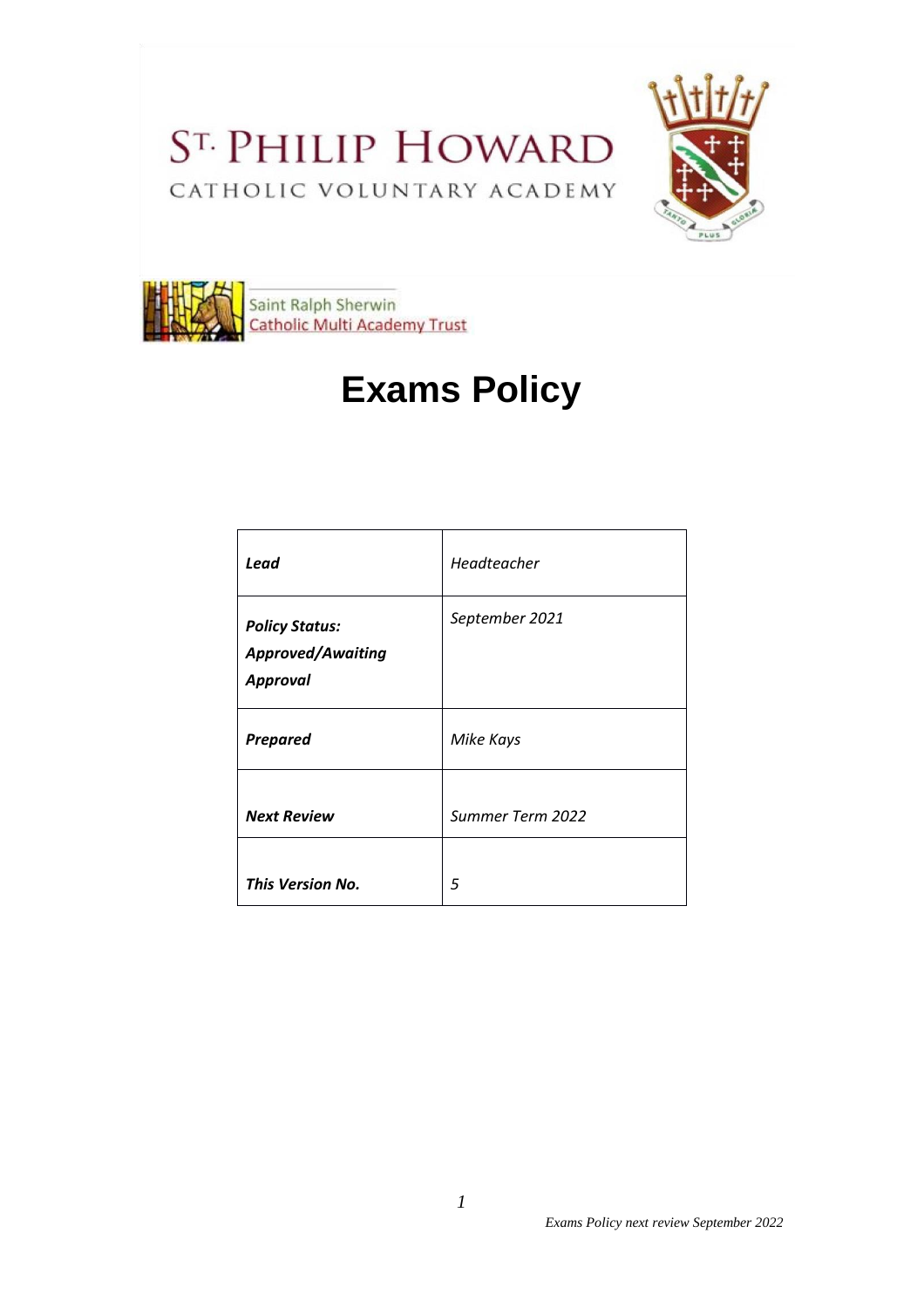# **Contents**

- 1. Exam responsibilities
- 2. The qualifications offered
- 3. Exam seasons and timetables
- 4. Entries, entry details and late entries
- 5. Exam fees
- 6. The Disability Discrimination Act (DDA), special needs and access arrangements
- 7. Estimated grades
- 8. Managing invigilators and exam days
- 9. Candidates, clash candidates and special consideration
- 10. Coursework and appeals against internal assessments
- 11. Results, enquiries about results (EARs) and access to scripts ( ATS )
- 12. Certificates

The purpose of this exam policy is: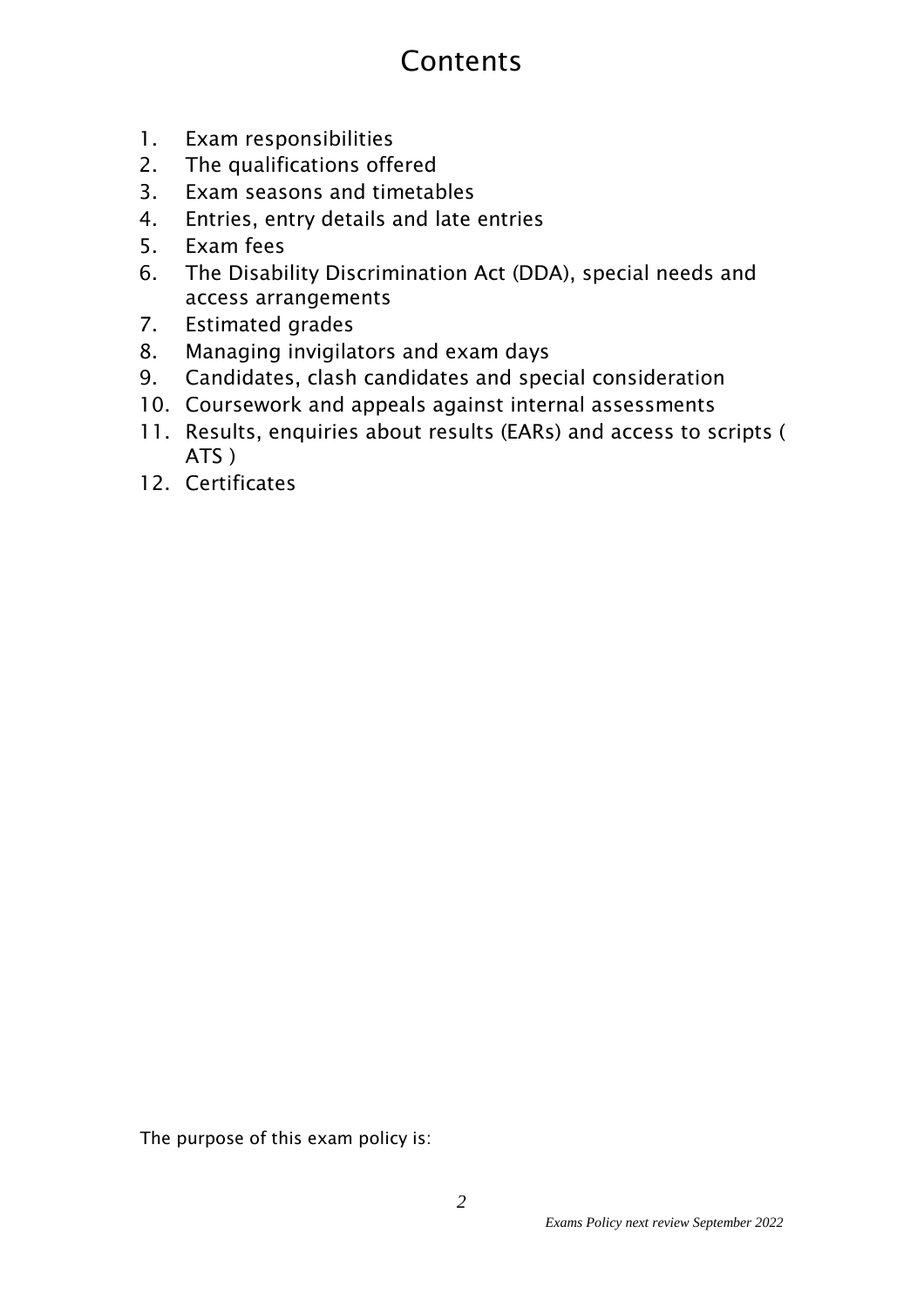- $\mathbb{\Omega}$  to ensure the planning and management of exams is conducted efficiently and in the best interest of candidates
- $\mathbb B$  to ensure the operation of an efficient exam system with clear guidelines for all relevant staff.
- It is the responsibility of everyone involved in the centre's exam processes to read, understand and implement this policy.

This exam policy will be reviewed every 3 Years.

This exam policy will be reviewed by the head of centre, senior leadership team, exams officer and the governors.

### 1 . Exam responsibilities

#### Head of centre

Overall responsibility for the school as an exam centre:

 $\Box$ advises on appeals and re-marks

 $\mathbb B$  the head of centre is responsible for reporting all suspicions or actual incidents of malpractice.

Refer to the JCQ document *Suspected malpractice in examinations and assessments*.

#### Exams Officer

 $\mathbb{\Omega}$  Manages the administration of public and internal exams and analysis of exam results:

 $\mathbb{\Omega}$  advises the senior leadership team, subject and class tutors and other relevant support staff on annual exam timetables and application procedures as set by the various exam boards

 $\mathbb{\Omega}$  oversees the production and distribution to staff, governors and candidates of an annual calendar for all exams in which candidates will be involved and communicates regularly with staff concerning imminent deadlines and events

 $\mathbb B$  ensures that candidates and their parents are informed of and understand those aspects of the exam timetable that will affect them  $\mathbb B$  consults with teaching staff to ensure that necessary coursework is

completed on time and in accordance with JCQ guidelines

 $\mathbb{\overline{B}}$  provides and confirms detailed data on estimated entries receives,  $\mathbb{\Omega}$  checks and stores securely all exam papers and completed scripts. administers access arrangements and makes applications for special consideration using the JCQ *Access arrangements and special considerations regulations* and *Guidance relating to candidates who are eligible for adjustments in examinations.* identifies and manages  $\overline{a}$  exam timetable clashes accounts for income and expenditures

 $\mathbb D$  relating to all exam

costs/charges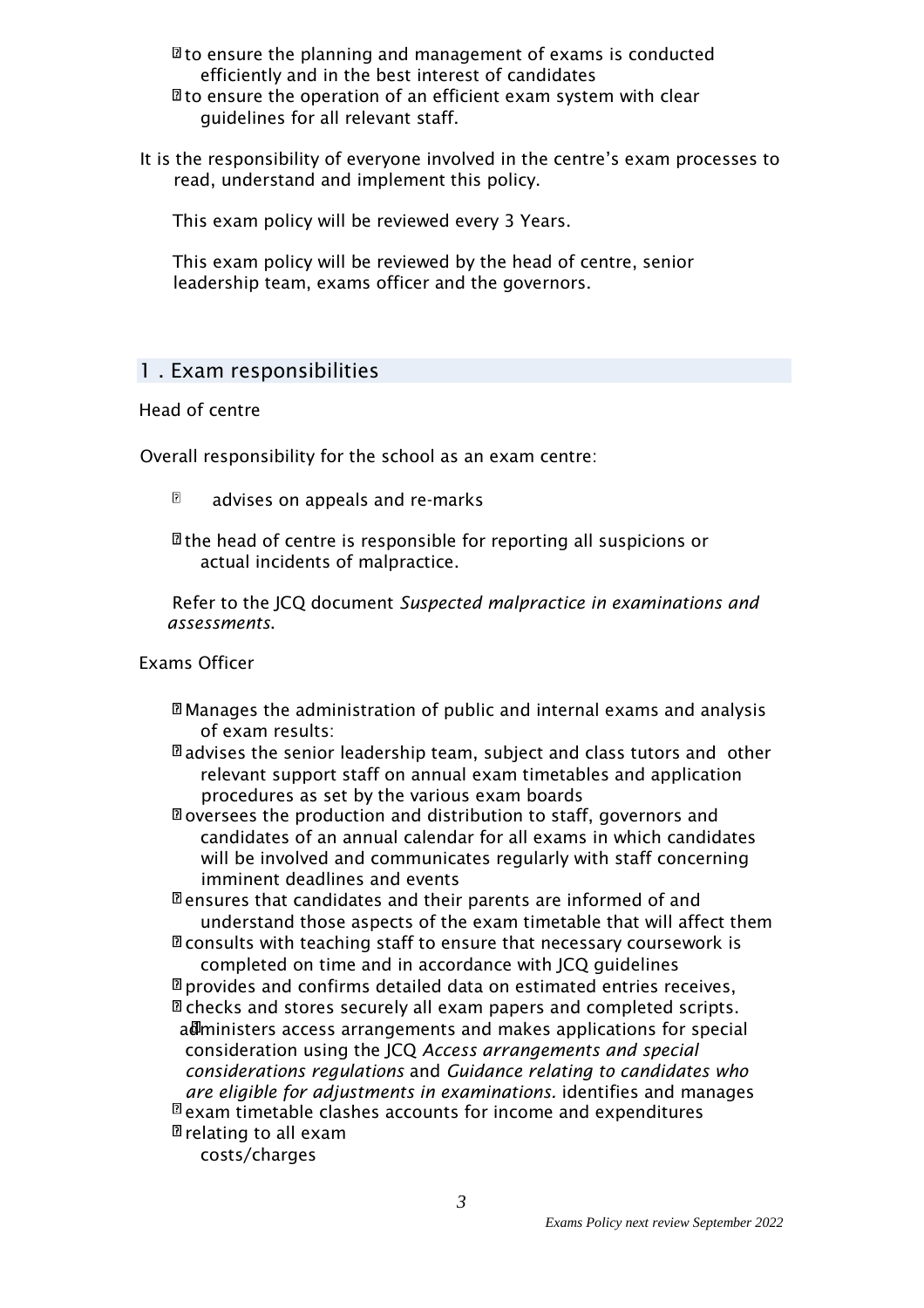$\mathbb B$  line manages the exam invigilators including the organisation, recruitment, training and monitoring of a team of exams invigilators responsible for the conduct of exams prepares and

- $\mathbb{\overline{B}}$  presents reports to the SLT showing results achieved submits  $c^2$ andidates' coursework marks, tracks despatch and stores returned coursework and any other material required by the appropriate awarding bodies correctly and on schedule
- $\mathbb{\Omega}$  arranges for dissemination of exam results and certificates to candidates and forwards, in consultation with the SLT, any appeals/remark requests
- $\mathbb B$  maintains systems and processes to support the timely entry of candidates for their exams.

Deputy Head

- $\mathbf{B}$ Organisation of teaching and learning.
- $\overline{z}$ External validation of courses followed at key stage 4.

### Heads of Department

- $\overline{r}$ Disapply pupils where appropriate
- $\overline{B}$ Guidance and pastoral oversight of candidates who are unsure about exam entries or amendments to entries.
- $\overline{z}$ Involvement in post-results procedures.
- $\overline{ }$ Accurate completion of coursework mark sheets and declaration sheets.
- $\Box$  Accurate completion of entry and all other mark sheets and adherence to deadlines as set by the exams officer.

# Member of Staff In Charge of Careers

 $\Box$  Guidance and careers information.

#### **Teachers**

 $\mathbf{B}$ Notification of access requirements (as soon as possible after the start of the course).

Submission of candidates' names to Heads of Department and Exams Officer.

# **SENCo**

 $\overline{a}$ Administration of access arrangements.

 $\overline{a}$ Identification and testing of candidates to determine requirements for access arrangements.

n. Provision of additional support — with reading, mathematics, dyslexia or essential skills, hearing impairment, English for speakers of other languages, IT equipment  $-$  to help candidates achieve their course aims.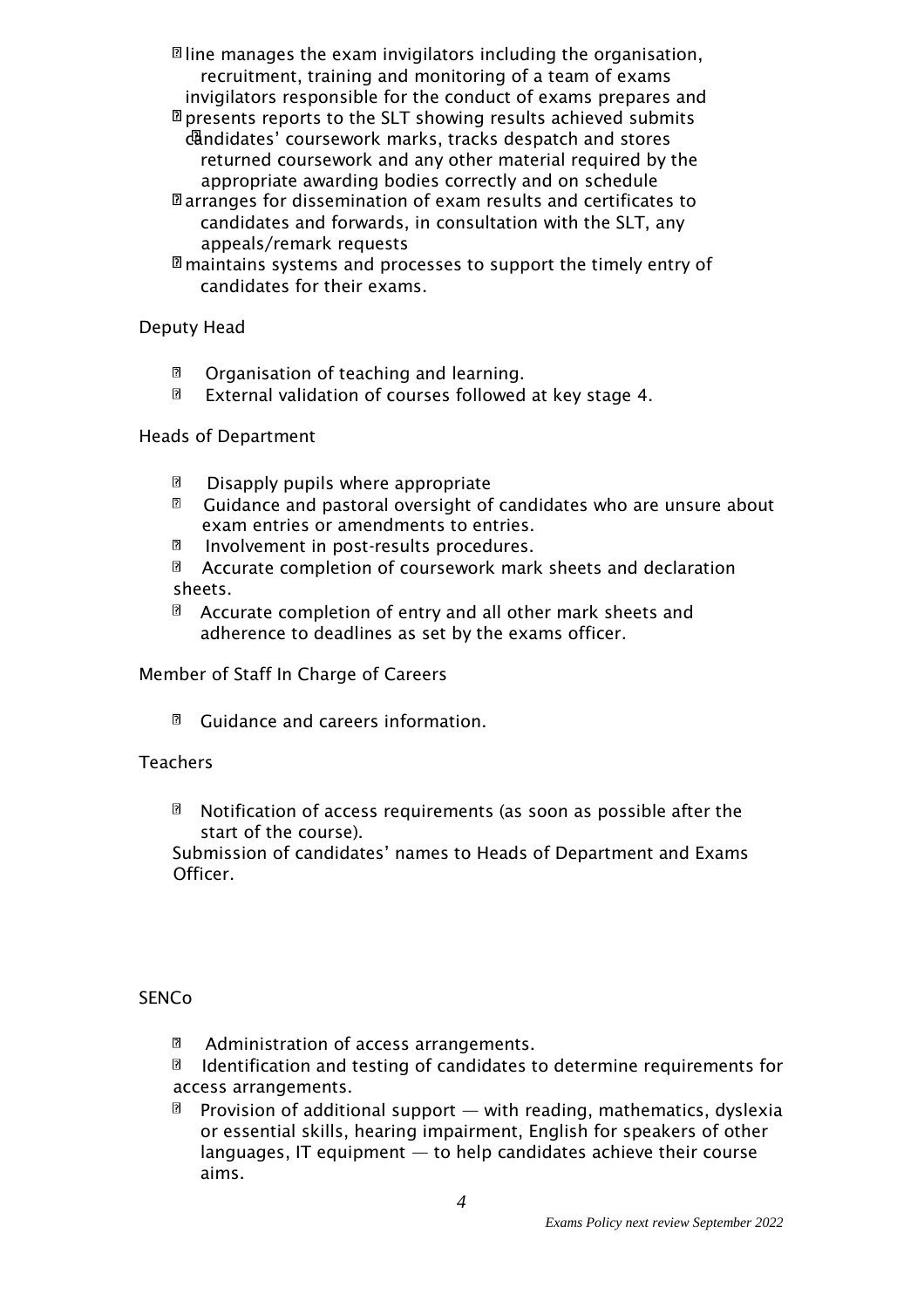#### Lead invigilator/invigilators

- $\Box$ Collection of exam papers and other material from the exams office before the start of the exam.
- $\Box$  Collection of all exam papers in the correct order at the end of the exam and return to the exams office.

Candidates

 $\mathbf{E}$ Confirmation and signing of entries.

 $\overline{r}$ Understanding coursework regulations and signing a declaration that authenticates the coursework as their own.

### 2 . The qualifications offered

The qualifications offered at this centre are decided by the head of centre, deputy head and the senior leadership team.

The qualifications offered are GCSE and Entry Level, BTEC, iGCSE, ASDAN qualifications and AIM Awards.

The subjects offered for these qualifications in any academic year may be found in the centre's published prospectus for that year. If there has been a change of syllabus from the previous year, the exams office must be informed at the start of the next academic year.

Decisions on whether a candidate should not take an individual subject, will be taken in consultation with the candidates' parents/carers, SENCO, Heads of subject and the Head / Deputy Head.

At key stage 4

All candidates will be entitled, and enabled, to achieve an entry for qualifications from an external awarding body.

# 3. Exam seasons and timetables

#### 3.1 Exam seasons

Internal exams are scheduled in November and March.

All internal exams are held under external exam conditions.

Which exam series are used in the centre is decided by the head of centre, heads of department and the senior leadership team.

#### 3.2 Timetables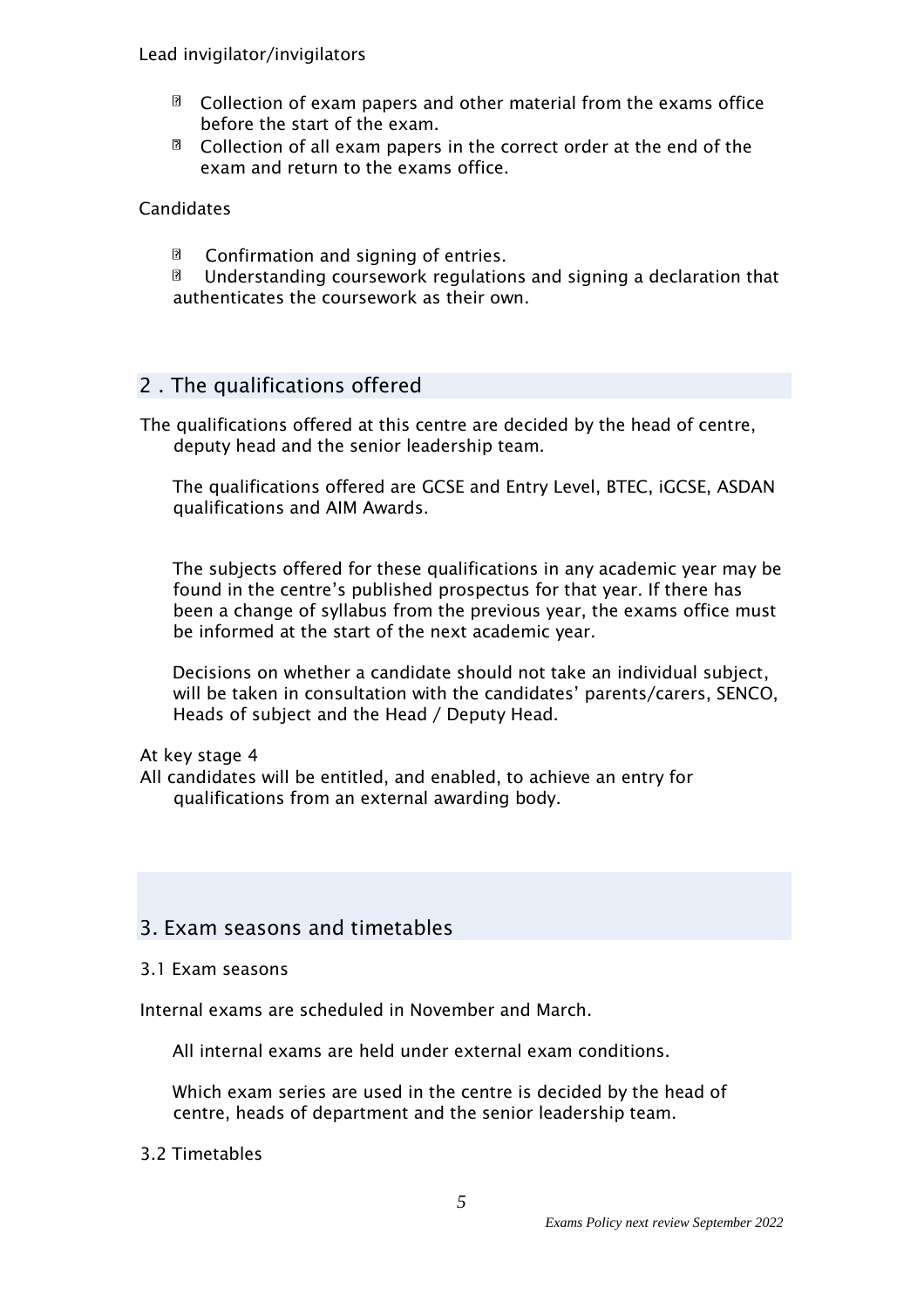# 4 . Entries, entry details and late entries

### 4.1 Entries

Candidates are selected for their exam entries by the Heads of Department Candidates, or parents/carers, may request a subject entry, change of level or withdrawal, after consultation with Head of Dept. The centre accepts external entries from former candidates and known students only.

### 4.2 Late entries

Entry deadlines are circulated to Heads of Department via notice board.

Late entries are authorised by the Heads of Department and Exams Officer.

# 5 . Exam fees

The centre will pay all normal exam fees on behalf of candidates.

Late entry or amendment fees are paid by centre.

Candidates or departments will not be charged for changes of tier, withdrawals made by the proper procedures or alterations arising from administrative processes provided these are made within the time allowed by the awarding bodies.

Former candidates who re-sit examinations will be required to pay entry fees at the time of entry. Administration costs will be met be the school.

# 6. The Disability Discrimination Act (DDA), special needs and access arrangements

# 6.1 DDA

The Disability Discrimination Act 2005 extends the application of the DDA to general qualifications. All exam centre staff must ensure that the access arrangements and special consideration regulations and guidance are consistent with the law. (see separate Disability Equality Policy)

#### 6.2 Special Needs

A candidate's special needs requirements are determined by the SENCO, doctor and educational psychologist / specialist teacher.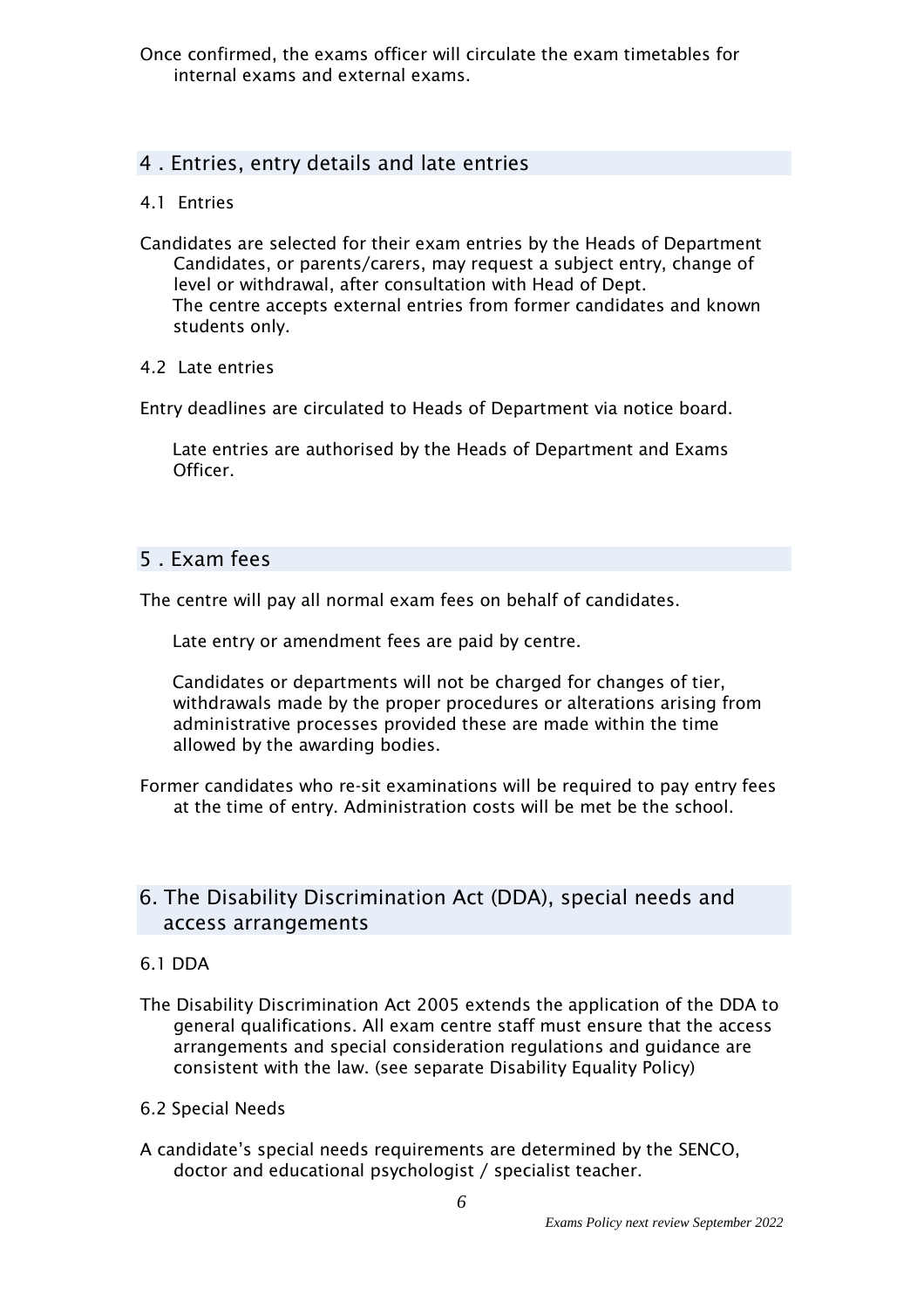The SENCO will inform subject teachers of candidates with special educational needs who are embarking on a course leading to an exam, and the date of that exam. The SENCO can then inform individual staff of any special arrangements that individual candidates can be granted during the course and in the exam.

6.3 Access arrangements

Making special arrangements for candidates to take exams is the responsibility of the SENCO and the Exams Officer.

Submitting completed access arrangement applications to the awarding bodies is the responsibility of the Exams Officer.

Rooming for access arrangement candidates will be arranged by the SENCO with the Exams Officer.

Invigilation and support for access arrangement candidates will be organised by the SENCO with the Exams Officer.

# 7 . Estimated Grades

Estimated grades

The Heads of Department will submit estimated grades to the Exams Officer when requested.

# 8 . Managing invigilators and exam days

- 8.1 Managing invigilators
- External invigilators will be used for certain internal exams and external exams.

The recruitment of invigilators is the responsibility of the centre administration.

Securing the necessary Criminal Records Bureau (CRB) clearance for new invigilators is the responsibility of the centre administration.

CRB fees for securing such clearance are paid by the centre.

Invigilators are timetabled and briefed by the Exams Officer.

Invigilators' rates of pay are set by the centre administration.

8.2 Exam days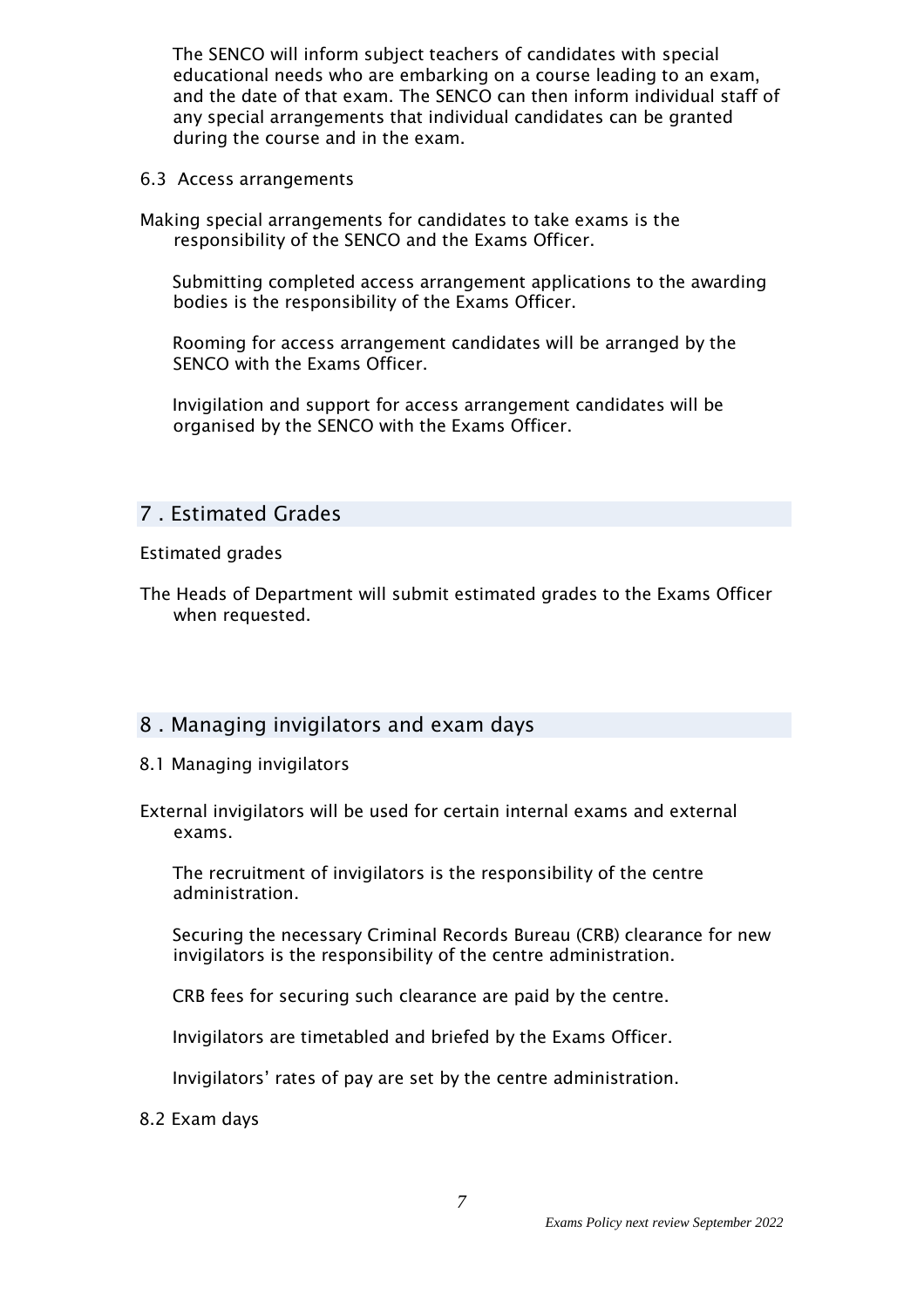The Exams Officer will book all exam rooms after liaison with other users and make the question papers, other exam stationery and materials available for the invigilator.

Site management is responsible for setting up the allocated rooms.

The lead invigilator will start all exams in accordance with JCQ guidelines.

Subject staff may be present at the start of the exam to assist with identification of candidates but must not advise on which questions are to be attempted.

In practical exams subject teachers may be on hand in case of any technical difficulties.

Exam papers must not be read by subject teachers or removed from the exam room before the end of a session. Papers will be distributed to heads of department at the end of the exam session.

A relevant subject teacher may be available to read out any subject specific instructions and start the exam, if required.

# 9 . Candidates, clash candidates and special consideration

- 9.1 Candidates
- The centre's published rules on acceptable dress and behaviour are applicable. NO mobile phones or electronic devices are allowed into the exam hall. These will be collected by an invigilator prior to entry to the hall and held in the school office until the end of the exam.

Candidates' personal belongings remain their own responsibility and the centre accepts no liability for their loss or damage.

Disruptive candidates are dealt with in accordance with JCQ guidelines.

For exams longer than one hour, candidates will not be allowed to leave the exam room until at least one hour after the published starting time. They will not be allowed to return.

The Exams Officer will attempt to contact any candidate who is not present at the start of an exam and deal with them in accordance with JCQ guidelines.

- 9.2 Clash candidates
- The Exams Officer will be responsible as necessary for supervising escorts, identifying a secure venue and arranging overnight stays.
- 9.3 Special Consideration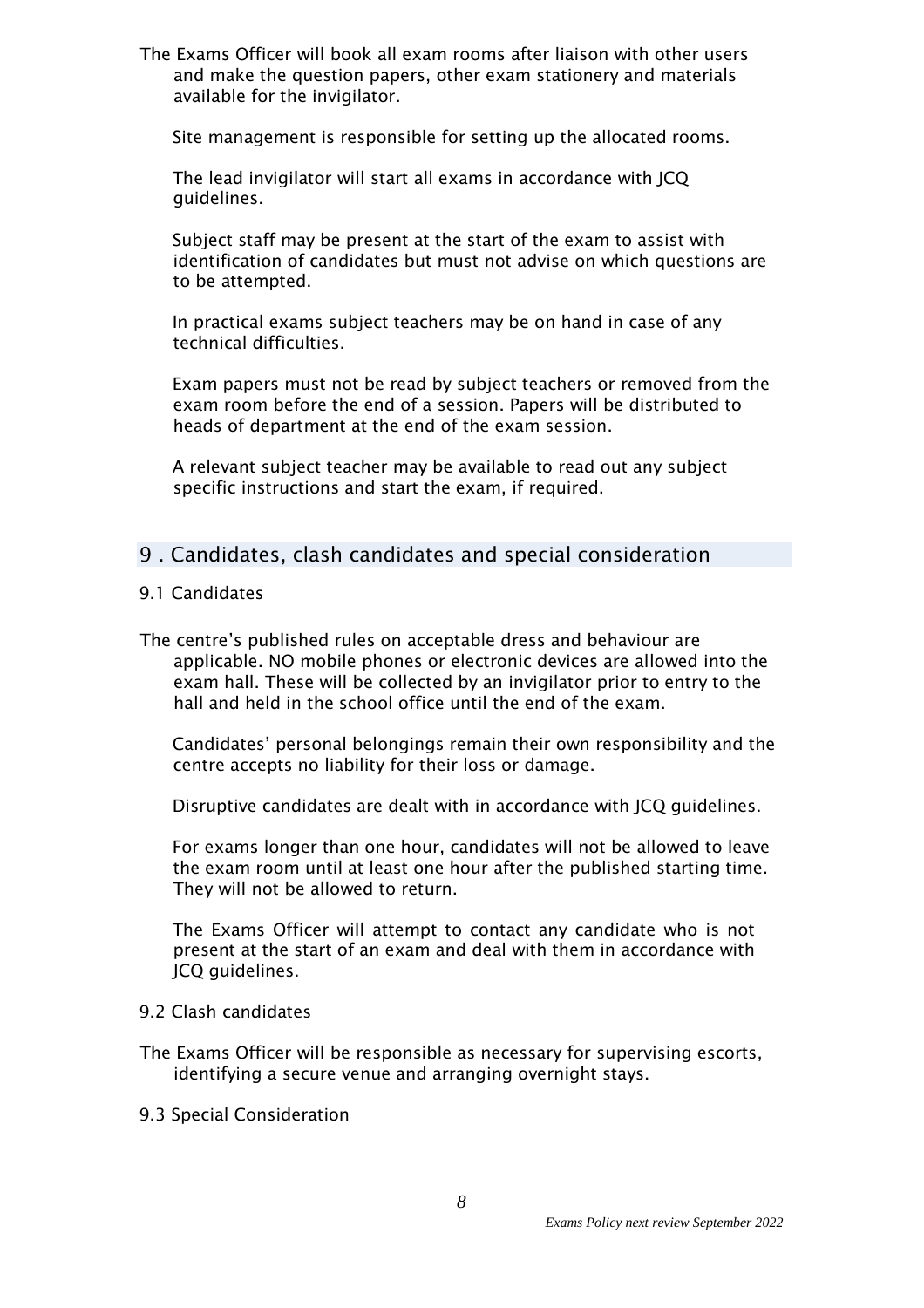Should a candidate be ill before an exam, suffer bereavement or other trauma, be taken ill during the exam itself or otherwise disadvantaged or disturbed during an exam, then it is the candidate's responsibility to alert the centre, the exams officer, or the exam invigilator, to that effect.

The candidate must support any special consideration claim with appropriate evidence within three days of the exam, for example a letter from the candidate's doctor.

The exams officer will then forward a completed special consideration form to the relevant awarding body within seven days of the exam.

# 10. Controlled Assessment and appeals against internal assessments

- 10.1 Controlled Assessment
- Heads of department will ensure all controlled assessments are completed as required and at the correct time.
- The exams office will facilitate the submission of marks to awarding bodies as appropriate

Marks for all internally assessed work and estimated grades are provided to the exams office by the subject teachers and the heads of department.

10.2 Appeals against internal assessments

The centre is obliged to publish a separate procedure on this subject, which is available from the exams office.

The main points are:

appeals will only be entertained if they apply to the process leading to an assessment. There is no appeal against the mark or grade awarded  $\Box$  candidates may appeal if they feel their coursework has been assessed unfairly, inconsistently or not in accordance with the specification for the qualification

appeals should be made in writing by 30 June to the head of centre  $\overline{?}$ (or other nominee) who will decide whether the process used conformed to the necessary requirements  $\mathbb{B}$  the head of centre's findings will be notified in writing, copied to the exams officer and recorded for awarding body inspection.

11. Results, enquiries about results (EARs) and access to scripts (ATS)

11.1 Results